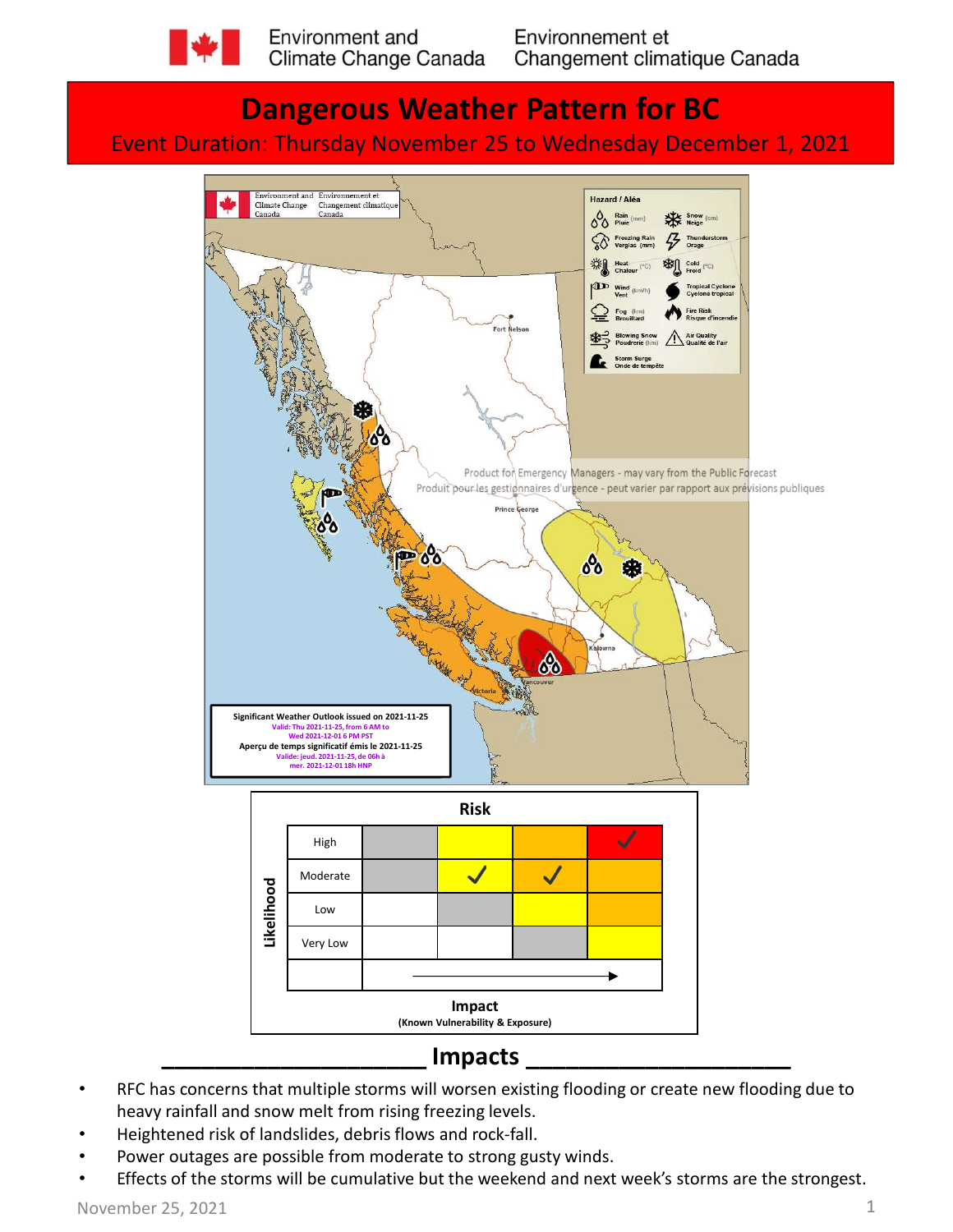

### Certainty

- Pattern: high. There are three atmospheric rivers forecast to affect BC over the next seven days and have been consistently forecast.
- Location of heaviest amounts of rain: medium. There will certainly be areas impacted with extreme rainfall in the next week. The exact location will become clearer over time. There is a possibility that each storm could impact the same area, leading to extreme rainfall.

#### Key Points \_\_\_\_\_\_\_\_\_

- Three storms with moisture originating in the subtropics will affect BC. The first is already on the Coast and will prime the environment with moderate amounts of rain. The second for this weekend will be wetter and warmer and the third for early next week may be the strongest (Tuesday to Wednesday). • **Location of heavier the near the columbias, Cariboos and Central Rockies and Central Rockies and Central Rockies and Central Rockies and Central Rockies and Central Rockies and Central Rockies could appear the Const and**
- 70-100 mm is likely in areas of the Lower Fraser Valley this weekend.
- By Wednesday 1 December we can expect 200-400 mm on parts of western Vancouver Island and on the crest of the South Coast Mountains and Cascades. Rainfall of 100-200 mm is likely on the North Coast.
- Some of this moisture will spill over into the Southwestern Interior nearest the Coast and Cascades where impacts have already occurred.
- By we mestay 1 December we can expect 200-400 mm on parts of western Vancouver Island and<br>
North Coast.<br>
 Some of this moisture will spill over into the Southwestern Interior nearest the Coast and Cascades<br>
where impact equivalent of rain and wet snow up to Wednesday December  $1<sup>st</sup>$ . Stewart will see a mixture of snow, wet snow, and rain. Where impacts have aready occurred.<br>
Parts of the Columbias, Cariboos and Central Rockies could get 100-150 mm of rain, or the<br>
equivalent of rain and wet snow up to Wednesday December 1<sup>xt</sup>. Stewart will see a mixture of
- Snow that has already accumulated in the Southern BC mountains will melt with the weekend and Tuesday-Wednesday systems as freezing levels rise adding to runoff.
- High winds may accompany these storms on the BC Coast and parts of the BC Interior.
- Since many areas of BC still have flooding and are still in recovery from the November 13-15 storm, further impacts can occur with less rain and wind than normal.
- Refer to Environment Canada and River Forecast Centre alerts, including special weather statements and warnings over the next week.



Warnings here: http://weather.gc.ca/warnings/index\_e.html

| Thursday<br>December 2 | e Forecast – For South Coast and Western Southern Interior<br>Subsequent weather notifications will be issued as needed<br>Friday<br>December 3 | Saturday<br>December 4 |
|------------------------|-------------------------------------------------------------------------------------------------------------------------------------------------|------------------------|
|                        |                                                                                                                                                 |                        |
|                        |                                                                                                                                                 |                        |
|                        | ill be made no later than Monday November 29th. Please monitor ECCC Public<br>re: http://weather.gc.ca/warnings/index e.html                    |                        |
|                        | <b>Next Update/WebEx</b>                                                                                                                        |                        |
| s over the next week.  |                                                                                                                                                 |                        |
|                        | ironment Canada and River Forecast Centre alerts, including special weather statements                                                          |                        |
|                        | areas of BC still have flooding and are still in recovery from the November 13-15 storm,<br>cts can occur with less rain and wind than normal.  |                        |
|                        |                                                                                                                                                 |                        |